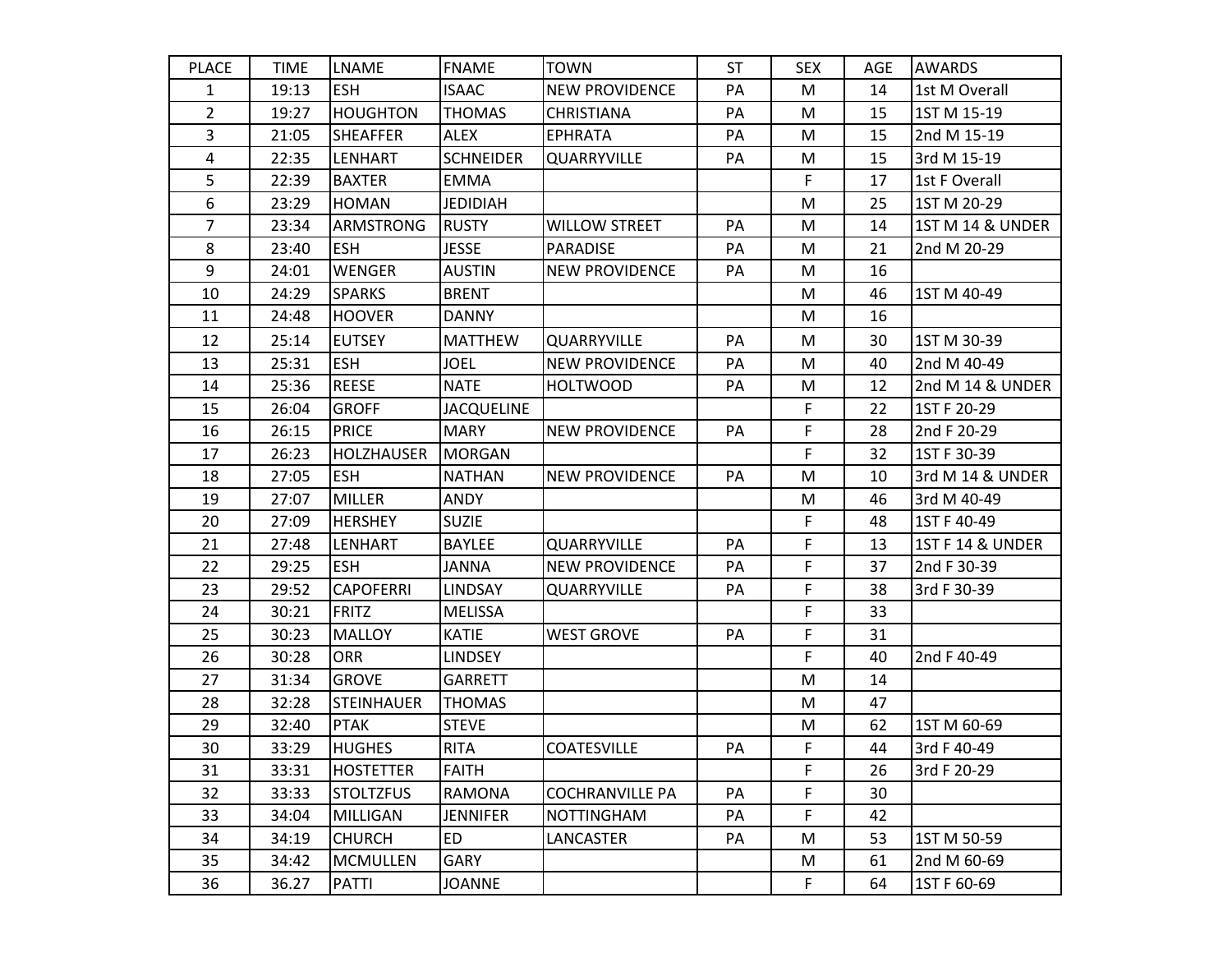| 37 | 39:10 | <b>ENGEL</b>     | <b>AUSTIN</b>    | GAP                   | PA | M  | 21 | 3rd M 20-29      |
|----|-------|------------------|------------------|-----------------------|----|----|----|------------------|
| 38 | 39:11 | PERRING          | <b>ANDREA</b>    | GAP                   | PA | F  | 22 |                  |
| 39 | 39:31 | <b>CONNER</b>    | <b>BECCA</b>     | LANCASTER             | PA | F  | 30 |                  |
| 40 | 40:17 | <b>HUGHES</b>    | REBEKAH          | <b>COATESVILLE</b>    | PA | F  | 17 | 1ST F 15-19      |
| 41 | 40:50 | <b>HUGHES</b>    | <b>RYLIEGH</b>   | <b>COATESVILLE</b>    | PA | F  | 12 | 2nd F 14 & UNDER |
| 42 | 41:55 | O'CONNELL        | RANDY            |                       |    | M  | 68 | 3rd M 60-69      |
| 43 | 42:54 | <b>NULL</b>      | <b>BRIANNA</b>   | <b>NEW PROVIDENCE</b> | PA | F  | 13 | 3rd F 14 & UNDER |
| 44 | 43:04 | <b>WALTMAN</b>   | <b>MEG</b>       | <b>NEW PROVIDENCE</b> | PA | F  | 40 |                  |
| 45 | 43:06 | <b>WALTMAN</b>   | <b>TOM</b>       | <b>NEW PROVIDENCE</b> | PA | M  | 43 |                  |
| 46 | 45:01 | <b>MACFEAT</b>   | <b>SCOTT</b>     | LANCASTER             | PA | М  | 39 | 2nd M 30-39      |
| 47 | 45:02 | <b>MACFEAT</b>   | <b>AMANDA</b>    | LANCASTER             | PA | F  | 37 |                  |
| 48 | 46:02 | <b>KREIDER</b>   | <b>JOLENE</b>    |                       |    | F  | 45 |                  |
| 49 | 46:04 | <b>POPIK</b>     | <b>JOHN</b>      | <b>QUARRYVILLE</b>    | PA | M  | 59 | 2nd M 50-59      |
| 50 | 46:14 | <b>WALTON</b>    | <b>JOE</b>       |                       |    | M  | 54 | 3rd M 50-59      |
| 51 | 47:56 | <b>NULL</b>      | <b>CAROLYN</b>   | <b>NEW PROVIDENC</b>  | PA | F. | 46 |                  |
| 52 | 50:37 | <b>ESHLEMAN</b>  | LAUREN           |                       |    | F  | 12 |                  |
| 53 | 50:39 | <b>FOLEY</b>     | <b>MARTIN</b>    |                       |    | M  | 8  |                  |
| 54 | 51:04 | <b>WILSON</b>    | <b>SANDRA</b>    |                       |    | F  | 65 | 2nd F 60-69      |
| 55 | 51:06 | <b>ESHLEMAN</b>  | <b>CHRISTINE</b> |                       |    | F  | 45 |                  |
| 56 | 51:21 | <b>FOLEY</b>     | <b>BETHANY</b>   |                       |    | F  | 35 |                  |
| 57 | 53:40 | <b>MACFEAT</b>   | <b>MORGAN</b>    | LANCASTER             | PA | F  | 12 |                  |
| 58 | 54:44 | <b>KREBS</b>     | <b>BETH</b>      | LANCASTER             | PA | F  | 51 | 1ST F 50-59      |
| 59 | 54:48 | <b>HUBER</b>     | AMY              | QUARRYVILLE           | PA | F  | 35 |                  |
| 60 | 54:50 | <b>MACINTIRE</b> | <b>MANDY</b>     |                       |    | F  | 29 |                  |
| 61 | 54:51 | <b>MACINTIRE</b> | ANDREW           |                       |    | M  | 32 | 3rd M 30-39      |
| 62 | 54:56 | <b>HUBER</b>     | <b>MATTHEW</b>   | <b>QUARRYVILLE</b>    | PA | M  | 35 |                  |
| 63 | 55:24 | <b>KNADIG</b>    | SUZANNE          | <b>MOUNTVILLE</b>     | PA | F  | 64 | 3rd F 60-69      |
| 64 | 55:26 | <b>KREIDER</b>   | <b>ARLENE</b>    |                       |    | F. | 77 | 1ST F 70 PLUS    |
| 65 | 55:35 | <b>MAHNKE</b>    | <b>ALEX</b>      |                       |    | M  | 22 |                  |
| 66 | 55:37 | <b>MAHNKE</b>    | <b>TYLER</b>     |                       |    | M  | 16 |                  |
| 67 | 57:12 | <b>MAHNKE</b>    | <b>HEATHER</b>   |                       |    | F. | 47 |                  |
| 68 | 57:13 | <b>MAHNKE</b>    | <b>BRUCE</b>     |                       |    | M  | 50 |                  |
| 69 | 58:44 | <b>TUREK</b>     | <b>RACHEL</b>    | <b>QUARRYVILLE</b>    | PA | F  | 29 |                  |
| 70 | 58:45 | <b>JAFFE</b>     | <b>HOLLY</b>     | <b>QUARRYVILLE</b>    | PA | F  | 27 |                  |
| 71 | 58:58 | <b>CALCUT</b>    | <b>JEAN</b>      | QUARRYVILLE           | PA | F  | 64 |                  |
| 72 | 59:00 | <b>VERDEN</b>    | LEXI             | <b>STRASBURG</b>      | PA | F  | 19 | 2nd F 15-19      |
| 73 | 59:02 | <b>CONNER</b>    | EMMA             | <b>STRASBURG</b>      | PA | F  | 20 |                  |